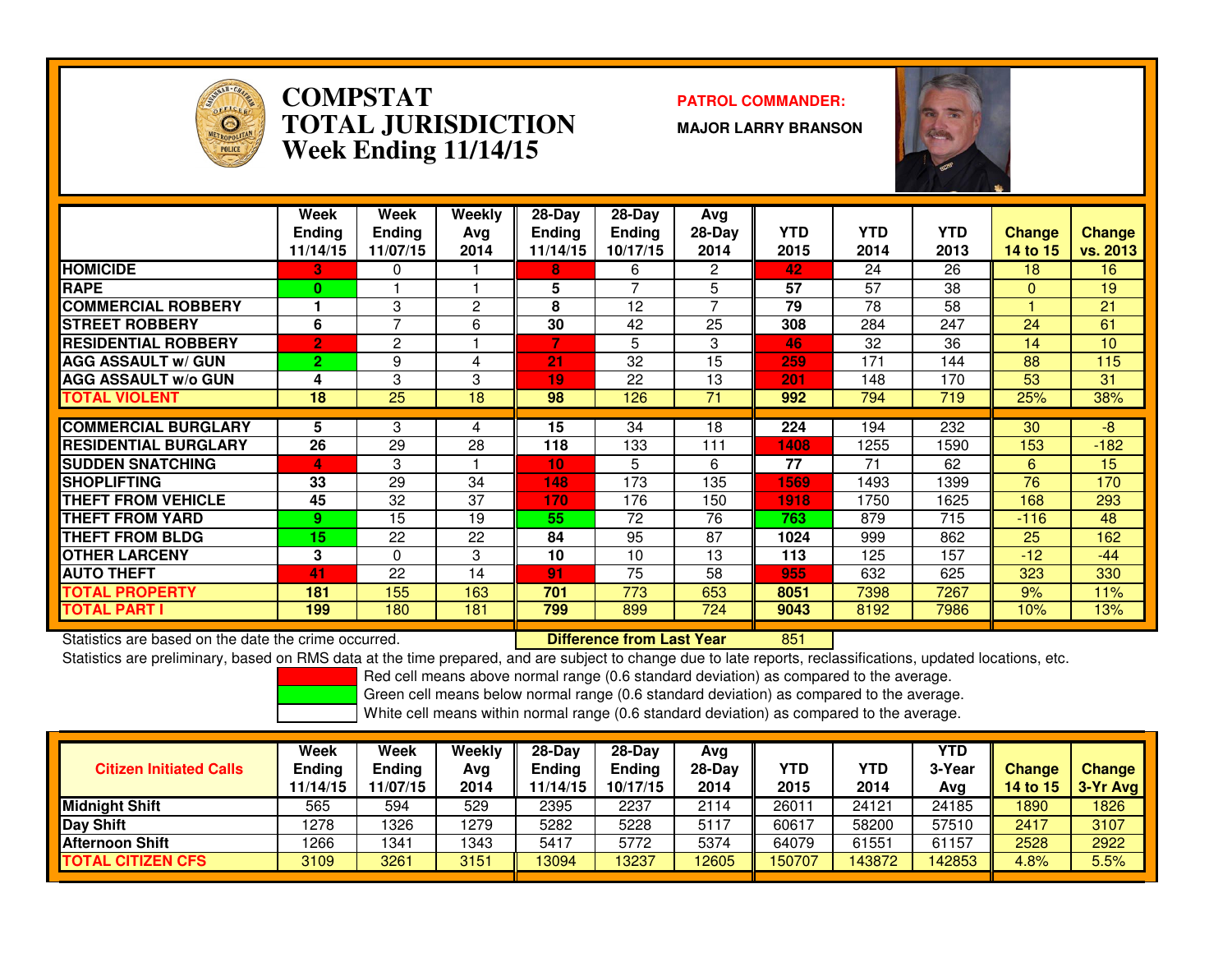

## **COMPSTAT PRECINCT COMMANDER: WEST CHATHAM PRECINCTWeek Ending 11/14/15**

**CAPT. CARL RAMEY**



|                             | Week           | Week            | <b>Weekly</b> | $28-Day$      | 28-Day       | Avg      |      |            |                |          |                 |
|-----------------------------|----------------|-----------------|---------------|---------------|--------------|----------|------|------------|----------------|----------|-----------------|
|                             | <b>Ending</b>  | <b>Ending</b>   | Avg           | <b>Ending</b> | Ending       | $28-Day$ | YTD. | <b>YTD</b> | YTD.           | Change   | <b>Change</b>   |
|                             | 11/14/15       | 11/07/15        | 2014          | 11/14/15      | 10/17/15     | 2014     | 2015 | 2014       | 2013           | 14 to 15 | <b>vs. 2013</b> |
| <b>HOMICIDE</b>             | 0              | 0               | $\Omega$      | 3.            |              | 0        | 4    |            | $\mathbf{2}$   | 3        | 2 <sup>1</sup>  |
| <b>RAPE</b>                 | 0              |                 | $\Omega$      |               | $\mathbf{2}$ |          | 16   | 11         | $\overline{ }$ | 5        | 9               |
| <b>COMMERCIAL ROBBERY</b>   | 0              | $\Omega$        | $\Omega$      |               |              |          | 14   | 15         | 6              | $-1$     | 8               |
| <b>STREET ROBBERY</b>       | 0              |                 |               |               | 4            | 3        | 24   | 29         | 24             | $-5$     | $\mathbf{0}$    |
| <b>RESIDENTIAL ROBBERY</b>  | 0              |                 | $\Omega$      | 1             | $\Omega$     |          | 7    | 11         | 5              | $-4$     | $\overline{2}$  |
| <b>AGG ASSAULT w/ GUN</b>   | 0              | $\overline{c}$  | $\Omega$      | 3             |              |          | 23   | 15         | 14             | 8        | 9               |
| <b>AGG ASSAULT w/o GUN</b>  | 0              | 0               | $\Omega$      | $\mathbf 2$   | 3            | 2        | 37   | 19         | 30             | 18       | $\overline{7}$  |
| <b>TOTAL VIOLENT</b>        | $\mathbf{0}$   | 5               | 2             | 12            | 12           | 9        | 125  | 101        | 88             | 24%      | 42%             |
|                             |                |                 |               |               |              |          |      |            |                |          |                 |
| <b>COMMERCIAL BURGLARY</b>  |                | 3               |               | 4             | 9            | 4        | 63   | 46         | 28             | 17       | 35              |
| <b>RESIDENTIAL BURGLARY</b> | 3              | $\overline{7}$  | 5             | 25            | 42           | 21       | 297  | 233        | 270            | 64       | 27              |
| <b>SUDDEN SNATCHING</b>     | 0              | $\Omega$        | $\Omega$      | 0             | $\Omega$     |          | 4    | 6          | $\mathbf{2}$   | $-2$     | $\overline{2}$  |
| <b>SHOPLIFTING</b>          | 4              | $\overline{c}$  | 5             | 11            | 10           | 19       | 176  | 212        | 133            | $-36$    | 43              |
| <b>THEFT FROM VEHICLE</b>   | 15             | 6               | 6             | 41            | 44           | 26       | 339  | 282        | 239            | 57       | 100             |
| <b>THEFT FROM YARD</b>      |                | 3               | 3             | 11            | 9            | 12       | 137  | 138        | 87             | $-1$     | 50              |
| <b>THEFT FROM BLDG</b>      | $\bf{0}$       | 4               | 3             | 6.            | 20           | 13       | 182  | 160        | 122            | 22       | 60              |
| <b>OTHER LARCENY</b>        | $\overline{2}$ | $\Omega$        |               | 3             |              | 3        | 23   | 25         | 14             | $-2$     | 9               |
| <b>AUTO THEFT</b>           | 12             | 9               | 3             | 31            | 24           | 12       | 203  | 122        | 101            | 81       | 102             |
| <b>TOTAL PROPERTY</b>       | 38             | 34              | 28            | 132           | 159          | 111      | 1424 | 1224       | 996            | 16%      | 43%             |
| <b>TOTAL PART I</b>         | 38             | $\overline{39}$ | 30            | 144           | 171          | 121      | 1549 | 1325       | 1084           | 17%      | 43%             |

Statistics are based on the date the crime occurred. **Difference from Last Year**  <sup>224</sup>Statistics are preliminary, based on RMS data at the time prepared, and are subject to change due to late reports, reclassifications, updated locations, etc.

Red cell means above normal range (0.6 standard deviation) as compared to the average.

Green cell means below normal range (0.6 standard deviation) as compared to the average.

| <b>Citizen Initiated Calls</b> | Week<br><b>Ending</b><br>11/14/15 | Week<br><b>Ending</b><br>11/07/15 | Weekly<br>Avg<br>2014 | $28-Dav$<br>Ending<br>11/14/15 | 28-Day<br><b>Ending</b><br>10/17/15 | Avg<br>$28-Day$<br>2014 | <b>YTD</b><br>2015 | YTD<br>2014 | YTD<br>3-Year<br>Avg | <b>Change</b><br>14 to 15 | <b>Change</b><br>3-Yr Avg |
|--------------------------------|-----------------------------------|-----------------------------------|-----------------------|--------------------------------|-------------------------------------|-------------------------|--------------------|-------------|----------------------|---------------------------|---------------------------|
| <b>Midnight Shift</b>          | 116                               | 138                               | 107                   | 489                            | 448                                 | 429                     | 5163               | 4846        | 4804                 | 317                       | 359                       |
| Day Shift                      | 272                               | 286                               | 264                   | 1085                           | 110                                 | 1055                    | 12752              | 1939        | 11892                | 813                       | 860                       |
| <b>Afternoon Shift</b>         | 270                               | 320                               | 279                   | 164                            | 157ء                                | 1115                    | 13326              | 12712       | 12613                | 614                       | 713                       |
| <b>TOTAL CITIZEN CFS</b>       | 658                               | 658                               | 650                   | 2738                           | 2715                                | 2599                    | 31241              | 29497       | 29309                | 5.9%                      | 6.6%                      |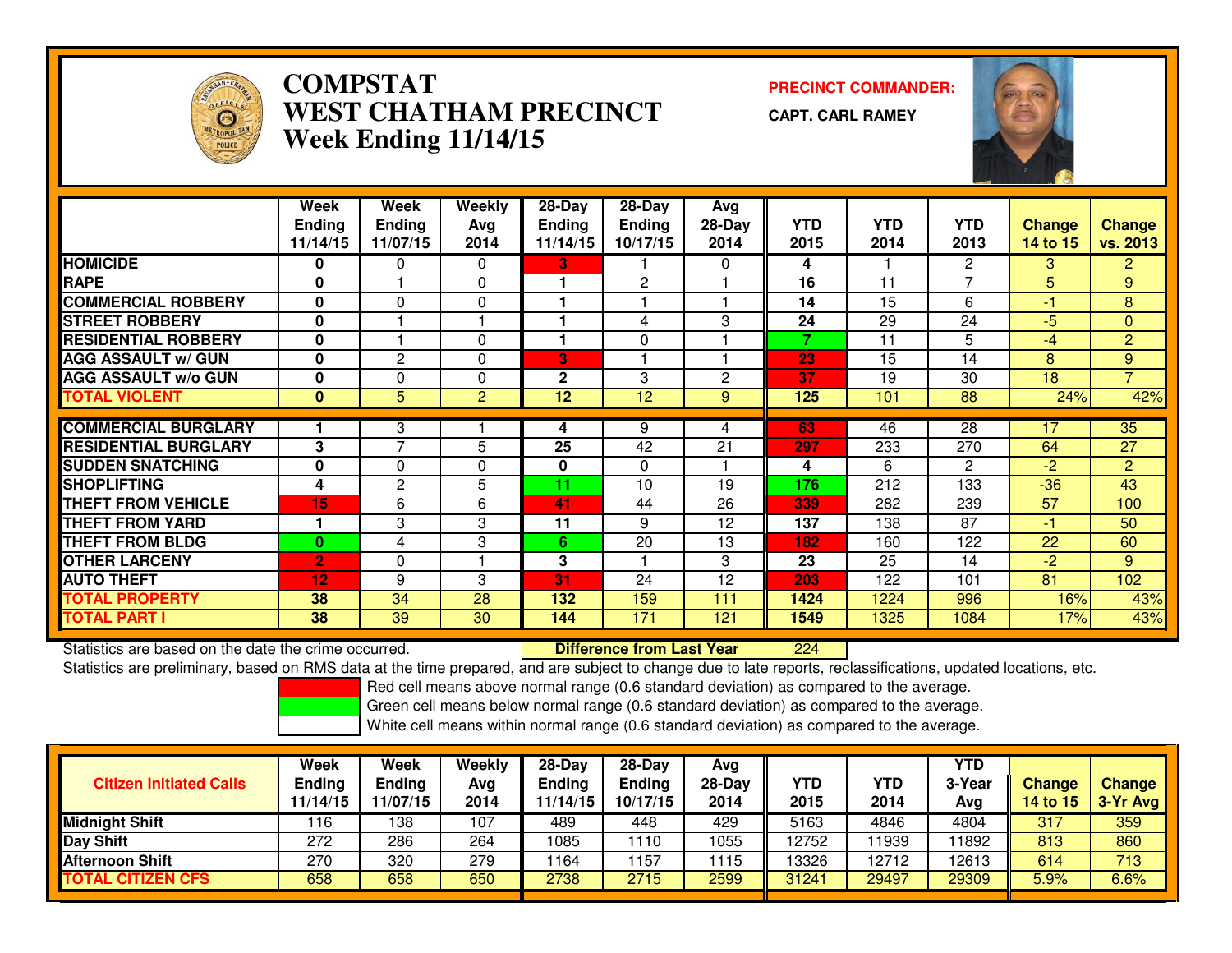

## **COMPSTAT PRECINCT COMMANDER: DOWNTOWN PRECINCTWeek Ending 11/14/15**

**CAPT. Ben Herron**



|                             | <b>Week</b><br><b>Ending</b><br>11/14/15 | Week<br><b>Ending</b><br>11/07/15 | Weekly<br>Ava<br>2014 | $28-Day$<br><b>Ending</b><br>11/14/15 | $28$ -Day<br><b>Ending</b><br>10/17/15 | Avg<br>$28-Day$<br>2014  | <b>YTD</b><br>2015 | <b>YTD</b><br>2014 | <b>YTD</b><br>2013 | <b>Change</b><br>14 to 15 | <b>Change</b><br>vs. 2013 |
|-----------------------------|------------------------------------------|-----------------------------------|-----------------------|---------------------------------------|----------------------------------------|--------------------------|--------------------|--------------------|--------------------|---------------------------|---------------------------|
| <b>HOMICIDE</b>             |                                          | 0                                 | $\Omega$              | 3.                                    | 0                                      |                          | 8                  | 4                  | 9                  | 4                         | $-1$                      |
| <b>RAPE</b>                 | $\bf{0}$                                 | $\Omega$                          | $\Omega$              | 4                                     | 2                                      |                          | 16                 | 11                 | 8                  | 5                         | 8                         |
| <b>COMMERCIAL ROBBERY</b>   | 0                                        | $\Omega$                          | $\Omega$              | 1                                     |                                        |                          | 11                 | 7                  | 9                  | 4                         | $\overline{2}$            |
| <b>ISTREET ROBBERY</b>      | $\mathbf{2}$                             | 3                                 | $\mathbf{2}$          | 9                                     | 14                                     | $\overline{\phantom{a}}$ | 104                | 76                 | 96                 | 28                        | 8                         |
| <b>RESIDENTIAL ROBBERY</b>  |                                          | $\Omega$                          | $\Omega$              | 3                                     | 0                                      | $\Omega$                 | 9 <sup>°</sup>     | $\mathbf{2}$       | 7                  | $\overline{7}$            | $\overline{2}$            |
| <b>AGG ASSAULT w/ GUN</b>   | $\bf{0}$                                 | $\Omega$                          |                       |                                       | 12                                     | 3                        | 48                 | 34                 | 33                 | 14                        | 15                        |
| <b>AGG ASSAULT w/o GUN</b>  | $\overline{2}$                           |                                   |                       | 6                                     | 6                                      | 3                        | 44                 | 34                 | 41                 | 10                        | 3                         |
| <b>TOTAL VIOLENT</b>        | 6                                        | 4                                 | $\overline{4}$        | 27                                    | 35                                     | 16                       | 240                | 168                | 203                | 43%                       | 18%                       |
|                             |                                          |                                   |                       |                                       |                                        |                          |                    |                    |                    |                           |                           |
| <b>COMMERCIAL BURGLARY</b>  | 0                                        | 0                                 |                       |                                       | 3                                      | 3                        | 25                 | 37                 | 32                 | $-12$                     | $-7$                      |
| <b>RESIDENTIAL BURGLARY</b> | 4                                        | 5                                 | 3                     | 12                                    | 9                                      | 11                       | 126                | 114                | 143                | 12                        | $-17$                     |
| <b>SUDDEN SNATCHING</b>     |                                          | $\overline{c}$                    |                       | 6                                     | $\overline{c}$                         | $\overline{2}$           | 36                 | 29                 | 30                 | 7                         | 6                         |
| <b>ISHOPLIFTING</b>         | 4                                        | 5                                 | 4                     | 24                                    | 24                                     | 18                       | 235                | 197                | 182                | 38                        | 53                        |
| <b>THEFT FROM VEHICLE</b>   | 3                                        | 5                                 | 9                     | 28                                    | 35                                     | 36                       | 354                | 437                | 328                | $-83$                     | 26                        |
| <b>THEFT FROM YARD</b>      | 3                                        | $\overline{c}$                    | 5                     | 11                                    | 25                                     | 21                       | 197                | 244                | 213                | $-47$                     | $-16$                     |
| <b>THEFT FROM BLDG</b>      | 6                                        | 3                                 | 5                     | 21                                    | 19                                     | 21                       | 197                | 237                | 164                | $-40$                     | 33                        |
| <b>OTHER LARCENY</b>        | $\bf{0}$                                 | $\Omega$                          |                       |                                       |                                        | $\overline{2}$           | 17                 | 25                 | 37                 | -8                        | $-20$                     |
| <b>AUTO THEFT</b>           | 11                                       | 4                                 | 3                     | 21                                    | 11                                     | 11                       | 183                | 123                | 106                | 60                        | 77                        |
| <b>TOTAL PROPERTY</b>       | 32                                       | 26                                | 31                    | 125                                   | 129                                    | 125                      | 1370               | 1443               | 1235               | $-5%$                     | 11%                       |
| <b>TOTAL PART I</b>         | 38                                       | 30                                | 35                    | 152                                   | 164                                    | 141                      | 1610               | 1611               | 1438               | 0%                        | 12%                       |

Statistics are based on the date the crime occurred. **Difference from Last Year** Statistics are based on the date the crime occurred.<br>Statistics are preliminary, based on RMS data at the time prepared, and are subject to change due to late reports, reclassifications, updated locations, etc.

Red cell means above normal range (0.6 standard deviation) as compared to the average.

Green cell means below normal range (0.6 standard deviation) as compared to the average.

| <b>Citizen Initiated Calls</b> | Week<br><b>Ending</b><br>11/14/15 | Week<br><b>Ending</b><br>11/07/15 | Weekly<br>Avg<br>2014 | 28-Day<br>Ending<br>1/14/15 | 28-Day<br><b>Ending</b><br>10/17/15 | Avg<br>$28-Day$<br>2014 | <b>YTD</b><br>2015 | YTD<br>2014 | YTD<br>3-Year<br>Avg | Change<br><b>14 to 15</b> | <b>Change</b><br>3-Yr Avg |
|--------------------------------|-----------------------------------|-----------------------------------|-----------------------|-----------------------------|-------------------------------------|-------------------------|--------------------|-------------|----------------------|---------------------------|---------------------------|
| <b>Midnight Shift</b>          | 107                               | 136                               | 114                   | 523                         | 527                                 | 457                     | 5579               | 5308        | 5279                 | 271                       | 300                       |
| Day Shift                      | 217                               | 210                               | 223                   | 933                         | 958                                 | 891                     | 10818              | 10188       | 10179                | 630                       | 639                       |
| <b>Afternoon Shift</b>         | 227                               | 238                               | 244                   | 988                         | 1040                                | 976                     | 1666               | 1322        | 11147                | 344                       | 519                       |
| <b>TOTAL CITIZEN CFS</b>       | 55 <sup>2</sup>                   | 584                               | 581                   | 2444                        | 2525                                | 2324                    | 28063              | 26818       | 26605                | $4.6\%$                   | 5.5%                      |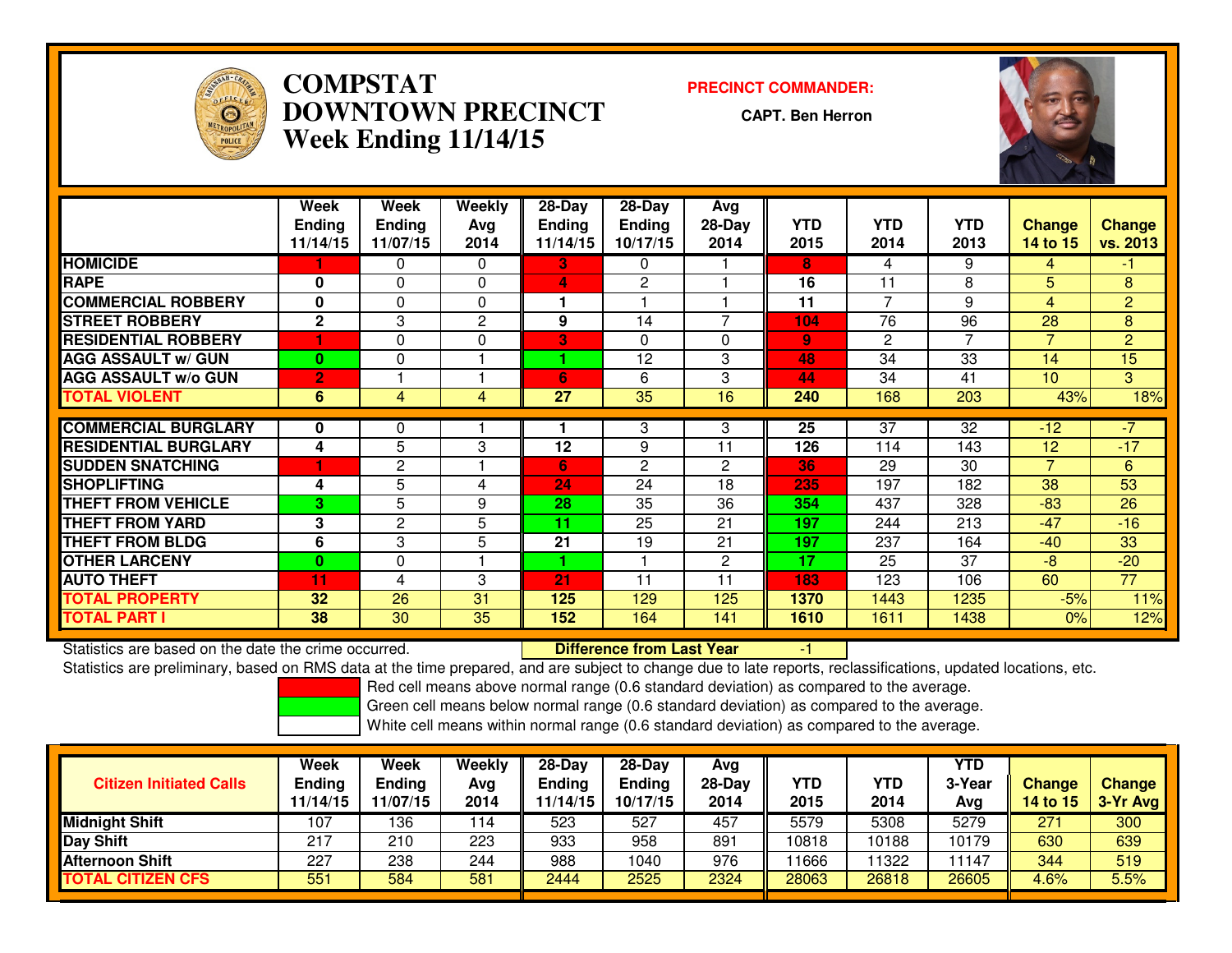

# **COMPSTATCENTRAL PRECINCT Week Ending 11/14/15**

**PRECINCT COMMANDER:**



|                              | Week           | Week           | Weekly         | 28-Day          | 28-Day          | Avg          |                |            |            |                |                |
|------------------------------|----------------|----------------|----------------|-----------------|-----------------|--------------|----------------|------------|------------|----------------|----------------|
|                              | <b>Ending</b>  | <b>Ending</b>  | Avg            | <b>Ending</b>   | <b>Ending</b>   | $28-Day$     | YTD.           | <b>YTD</b> | <b>YTD</b> | <b>Change</b>  | <b>Change</b>  |
|                              | 11/14/15       | 11/07/15       | 2014           | 11/14/15        | 10/17/15        | 2014         | 2015           | 2014       | 2013       | 14 to 15       | vs. 2013       |
| <b>HOMICIDE</b>              | $\overline{2}$ | 0              | $\Omega$       | $\mathbf{2}$    | $\overline{2}$  |              | 14             | 12         | 9          | $\overline{2}$ | 5.             |
| <b>RAPE</b>                  | 0              | $\Omega$       | $\Omega$       | 0               |                 |              | 8              | 11         | 6          | $-3$           | $\overline{2}$ |
| <b>COMMERCIAL ROBBERY</b>    | 0              |                | $\Omega$       | 1               | 3               |              | 12             | 14         | 12         | $-2$           | $\overline{0}$ |
| <b>STREET ROBBERY</b>        | 4              |                | 2              | 13              | 13              | 8            | 88             | 92         | 59         | $-4$           | 29             |
| <b>RESIDENTIAL ROBBERY</b>   | 1              |                | $\Omega$       | $\overline{2}$  |                 | 0            | $\overline{9}$ | 3          | 6          | 6              | 3              |
| <b>AGG ASSAULT w/ GUN</b>    |                |                | 2              | 6               | 8               | 6            | 92             | 69         | 47         | 23             | 45             |
| <b>AGG ASSAULT w/o GUN</b>   |                |                |                | 4               | 4               | 3            | 50             | 39         | 47         | 11             | 3              |
| <b>TOTAL VIOLENT</b>         | 9              | 5              | 5              | $\overline{28}$ | $\overline{32}$ | 21           | 273            | 240        | 186        | 14%            | 47%            |
| <b>COMMERCIAL BURGLARY</b>   | 3              | 0              |                | 5.              | 5               | 4            | 60             | 42         | 81         | 18             | $-21$          |
| <b>IRESIDENTIAL BURGLARY</b> | 6              | $\overline{7}$ | 9              | 25              | 18              | 34           | 363            | 391        | 410        | $-28$          | $-47$          |
|                              |                |                |                |                 |                 |              |                |            |            |                |                |
| <b>SUDDEN SNATCHING</b>      | 0              |                | $\Omega$       | 1               | 2               |              | 12             | 15         | 12         | $-3$           | $\overline{0}$ |
| <b>SHOPLIFTING</b>           | 0              | 3              | $\overline{2}$ | 12              | 15              | 8            | 89             | 87         | 87         | $\overline{2}$ | $\overline{2}$ |
| <b>THEFT FROM VEHICLE</b>    | $\overline{ }$ | 3              | 9              | 27              | 43              | 36           | 514            | 419        | 412        | 95             | 102            |
| <b>THEFT FROM YARD</b>       | $\overline{2}$ | 3              | 5              | 13              | 20              | 20           | 175            | 232        | 198        | $-57$          | $-23$          |
| <b>THEFT FROM BLDG</b>       | 3              | 5              | 4              | 16              | 11              | 18           | 194            | 210        | 179        | $-16$          | 15             |
| <b>OTHER LARCENY</b>         | 1              | $\Omega$       |                | 3               | 6               | $\mathbf{2}$ | 34             | 19         | 29         | 15             | 5              |
| <b>AUTO THEFT</b>            | 6              | 3              | 4              | 10              | 10              | 17           | 231            | 195        | 191        | 36             | 40             |
| <b>TOTAL PROPERTY</b>        | 28             | 25             | 35             | 112             | 130             | 141          | 1672           | 1610       | 1599       | 4%             | 5%             |
| <b>TOTAL PART I</b>          | 37             | 30             | 40             | 140             | 162             | 162          | 1945           | 1850       | 1785       | 5%             | 9%             |

Statistics are based on the date the crime occurred. **Difference from Last Year** 

Statistics are based on the date the crime occurred.<br>Statistics are preliminary, based on RMS data at the time prepared, and are subject to change due to late reports, reclassifications, updated locations, etc.

Red cell means above normal range (0.6 standard deviation) as compared to the average.

Green cell means below normal range (0.6 standard deviation) as compared to the average.

| <b>Citizen Initiated Calls</b> | Week<br><b>Ending</b><br>11/14/15 | Week<br>Ending<br>11/07/15 | Weekly<br>Avg<br>2014 | $28-Day$<br>Ending<br>1/14/15 | $28-Day$<br><b>Ending</b><br>10/17/15 | Ava<br>$28-Day$<br>2014 | YTD<br>2015 | <b>YTD</b><br>2014 | YTD<br>3-Year<br>Avg | <b>Change</b><br><b>14 to 15</b> | <b>Change</b><br>3-Yr Avg |
|--------------------------------|-----------------------------------|----------------------------|-----------------------|-------------------------------|---------------------------------------|-------------------------|-------------|--------------------|----------------------|----------------------------------|---------------------------|
| <b>Midnight Shift</b>          | 127                               | 124                        | 116                   | -517                          | 470                                   | 463                     | 5769        | 5245               | 5284                 | 524                              | 485                       |
| Day Shift                      | 260                               | 277                        | 268                   | 1089                          | 095                                   | 1074                    | 12459       | 2200               | 11677                | 259                              | 782                       |
| <b>Afternoon Shift</b>         | 261                               | 276                        | 274                   | 1089                          | 1208                                  | 1098                    | 13366       | 2520               | 12638                | 846                              | 728                       |
| <b>TOTAL CITIZEN CFS</b>       | 648                               | 677                        | 659                   | 2695                          | 2773                                  | 2635                    | 31594       | 29965              | 29600                | 5.4%                             | 6.7%                      |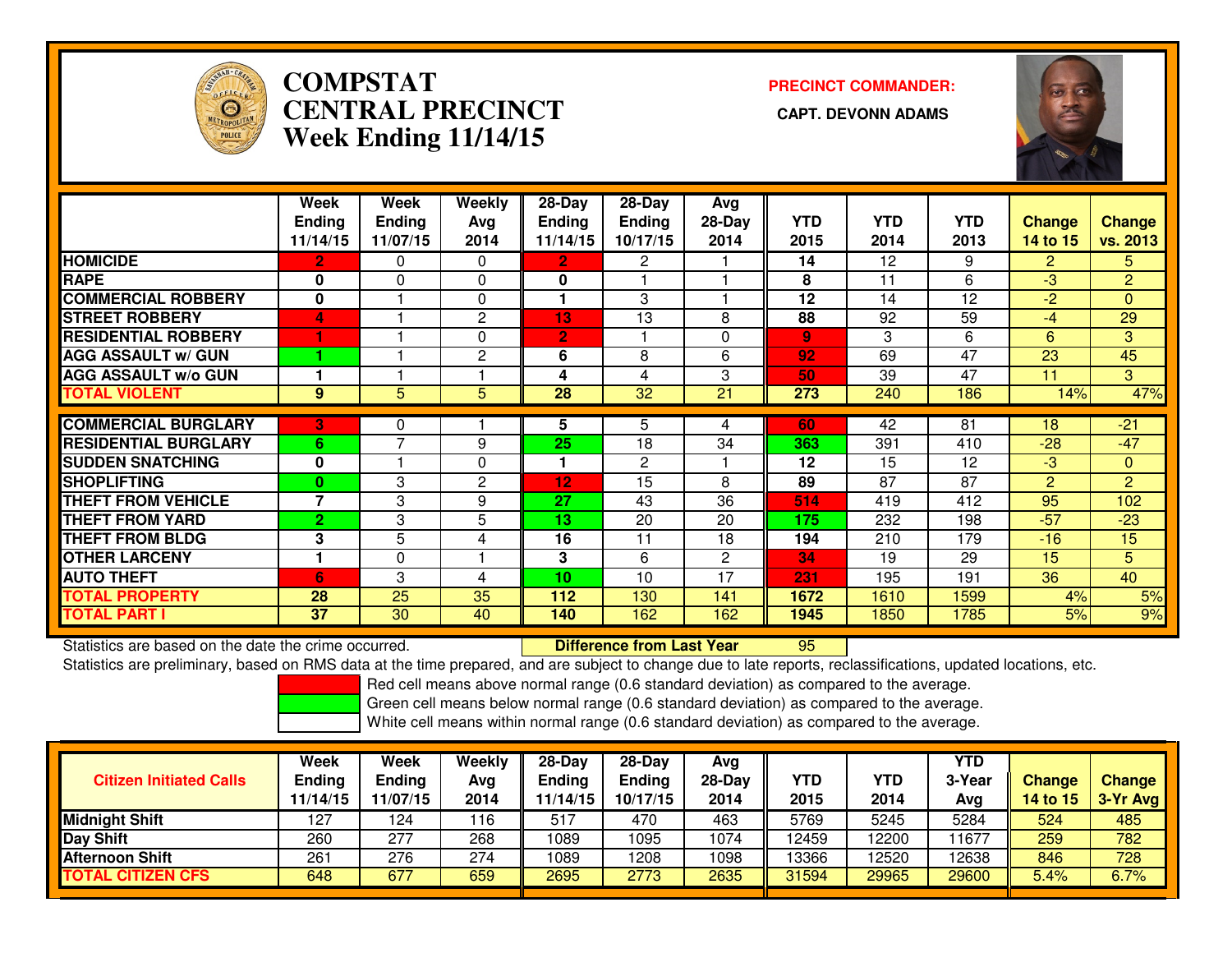

### **COMPSTAT PRECINCT COMMANDER: SOUTHSIDE PRECINCT CAPT. TERRY SHOOPWeek Ending 11/14/15**



|                             | Week<br><b>Ending</b><br>11/14/15 | Week<br><b>Ending</b><br>11/07/15 | Weekly<br>Avg<br>2014 | $28-Day$<br>Ending<br>11/14/15 | $28-Day$<br><b>Ending</b><br>10/17/15 | Avg<br>28-Day<br>2014 | <b>YTD</b><br>2015 | <b>YTD</b><br>2014 | <b>YTD</b><br>2013 | <b>Change</b><br>14 to 15 | <b>Change</b><br>vs. 2013 |
|-----------------------------|-----------------------------------|-----------------------------------|-----------------------|--------------------------------|---------------------------------------|-----------------------|--------------------|--------------------|--------------------|---------------------------|---------------------------|
| <b>HOMICIDE</b>             | 0                                 | 0                                 | 0                     | 0                              | 2                                     | 0                     | 6.                 | $\overline{2}$     | 4                  | 4                         | $\overline{2}$            |
| <b>RAPE</b>                 | 0                                 | 0                                 | 0                     | 0                              | 2                                     |                       | 8                  | 9                  | 9                  | -1                        | -1                        |
| <b>COMMERCIAL ROBBERY</b>   |                                   |                                   |                       | $\overline{2}$                 | 4                                     | 3                     | 14                 | 28                 | 19                 | $-14$                     | $-5$                      |
| <b>STREET ROBBERY</b>       | $\bf{0}$                          |                                   |                       | 2                              | 2                                     | 4                     | 38                 | 47                 | 30                 | $-9$                      | 8                         |
| <b>RESIDENTIAL ROBBERY</b>  | $\bf{0}$                          | $\Omega$                          | 0                     | 0                              | 3                                     |                       | 13                 | 10                 | 8                  | 3                         | 5                         |
| <b>AGG ASSAULT w/ GUN</b>   | $\mathbf 0$                       |                                   | 0                     | B                              | 2                                     |                       | 28                 | 12                 | 13                 | 16                        | 15                        |
| <b>AGG ASSAULT w/o GUN</b>  | $\mathbf 0$                       | $\Omega$                          | 0                     | $\overline{2}$                 | 4                                     | $\overline{c}$        | 26                 | 18                 | 24                 | 8                         | $\overline{2}$            |
| <b>TOTAL VIOLENT</b>        |                                   | 3                                 | 3                     | 9                              | 19                                    | 11                    | 133                | 126                | 107                | 6%                        | 24%                       |
|                             |                                   |                                   |                       |                                |                                       |                       |                    |                    |                    |                           |                           |
| <b>COMMERCIAL BURGLARY</b>  | 0                                 | 0                                 |                       | 2                              | 9                                     | 3                     | 48                 | 34                 | 49                 | 14                        | -1                        |
| <b>RESIDENTIAL BURGLARY</b> | 4                                 | 5                                 | 5                     | 25                             | 17                                    | 18                    | 278                | 205                | 347                | 73                        | $-69$                     |
| <b>ISUDDEN SNATCHING</b>    | $\overline{2}$                    | $\Omega$                          | 0                     | $\overline{2}$                 | $\Omega$                              |                       | 14                 | 11                 | 11                 | 3                         | 3                         |
| <b>ISHOPLIFTING</b>         | 15                                | 11                                | 13                    | 60                             | 74                                    | 51                    | 640                | 565                | 646                | 75                        | $-6$                      |
| <b>THEFT FROM VEHICLE</b>   | 9                                 | 7                                 | 7                     | 30                             | 25                                    | 27                    | 364                | 329                | 310                | 35                        | 54                        |
| <b>THEFT FROM YARD</b>      | $\mathbf{2}$                      | $\overline{c}$                    | $\overline{2}$        | 9                              | 7                                     | 9                     | 106                | 107                | 100                | -1                        | 6                         |
| <b>THEFT FROM BLDG</b>      |                                   | 3                                 | 4                     | $\overline{17}$                | 20                                    | 17                    | 225                | 196                | 227                | 29                        | $-2$                      |
| <b>OTHER LARCENY</b>        | 0                                 | 0                                 |                       | $\mathbf{2}$                   |                                       | $\overline{2}$        | 20                 | 27                 | 42                 | $-7$                      | $-22$                     |
| <b>AUTO THEFT</b>           | $\overline{7}$                    | 3                                 | 2                     | 17                             | 14                                    | 8                     | 178                | 83                 | 97                 | 95                        | 81                        |
| <b>TOTAL PROPERTY</b>       | 40                                | $\overline{31}$                   | 34                    | 164                            | 167                                   | 136                   | 1873               | 1557               | 1829               | 20%                       | 2%                        |
| <b>TOTAL PART I</b>         | 41                                | 34                                | 37                    | 173                            | 186                                   | 148                   | 2006               | 1683               | 1936               | 19%                       | 4%                        |

Statistics are based on the date the crime occurred. **Difference from Last Year** 

<sup>323</sup>

Statistics are preliminary, based on RMS data at the time prepared, and are subject to change due to late reports, reclassifications, updated locations, etc.

Red cell means above normal range (0.6 standard deviation) as compared to the average.

Green cell means below normal range (0.6 standard deviation) as compared to the average.

| <b>Citizen Initiated Calls</b> | Week<br><b>Ending</b><br>11/14/15 | <b>Week</b><br><b>Ending</b><br>11/07/15 | Weekly<br>Avg<br>2014 | $28-Dav$<br><b>Ending</b><br>11/14/15 | $28-Dav$<br><b>Ending</b><br>10/17/15 | Ava<br>28-Dav<br>2014 | YTD<br>2015 | YTD<br>2014 | <b>YTD</b><br>3-Year<br>Avg | <b>Change</b><br>14 to 15 | <b>Change</b><br>3-Yr Avg |
|--------------------------------|-----------------------------------|------------------------------------------|-----------------------|---------------------------------------|---------------------------------------|-----------------------|-------------|-------------|-----------------------------|---------------------------|---------------------------|
| <b>Midnight Shift</b>          | 87                                | 97                                       | 91                    | 407                                   | 375                                   | 363                   | 4589        | 4130        | 4199                        | 459                       | 390                       |
| <b>Day Shift</b>               | 244                               | 262                                      | 259                   | 1049                                  | 1041                                  | 1038                  | 12486       | 1806        | 11677                       | 680                       | 809                       |
| <b>Afternoon Shift</b>         | 227                               | 235                                      | 259                   | 1005                                  | 1106                                  | 1034                  | 12234       | 11779       | 11673                       | 455                       | 561                       |
| <b>TOTAL CITIZEN CFS</b>       | 558                               | 594                                      | 609                   | 2461                                  | 2522                                  | 2435                  | 29309       | 27715       | 27550                       | 5.8%                      | 6.4%                      |